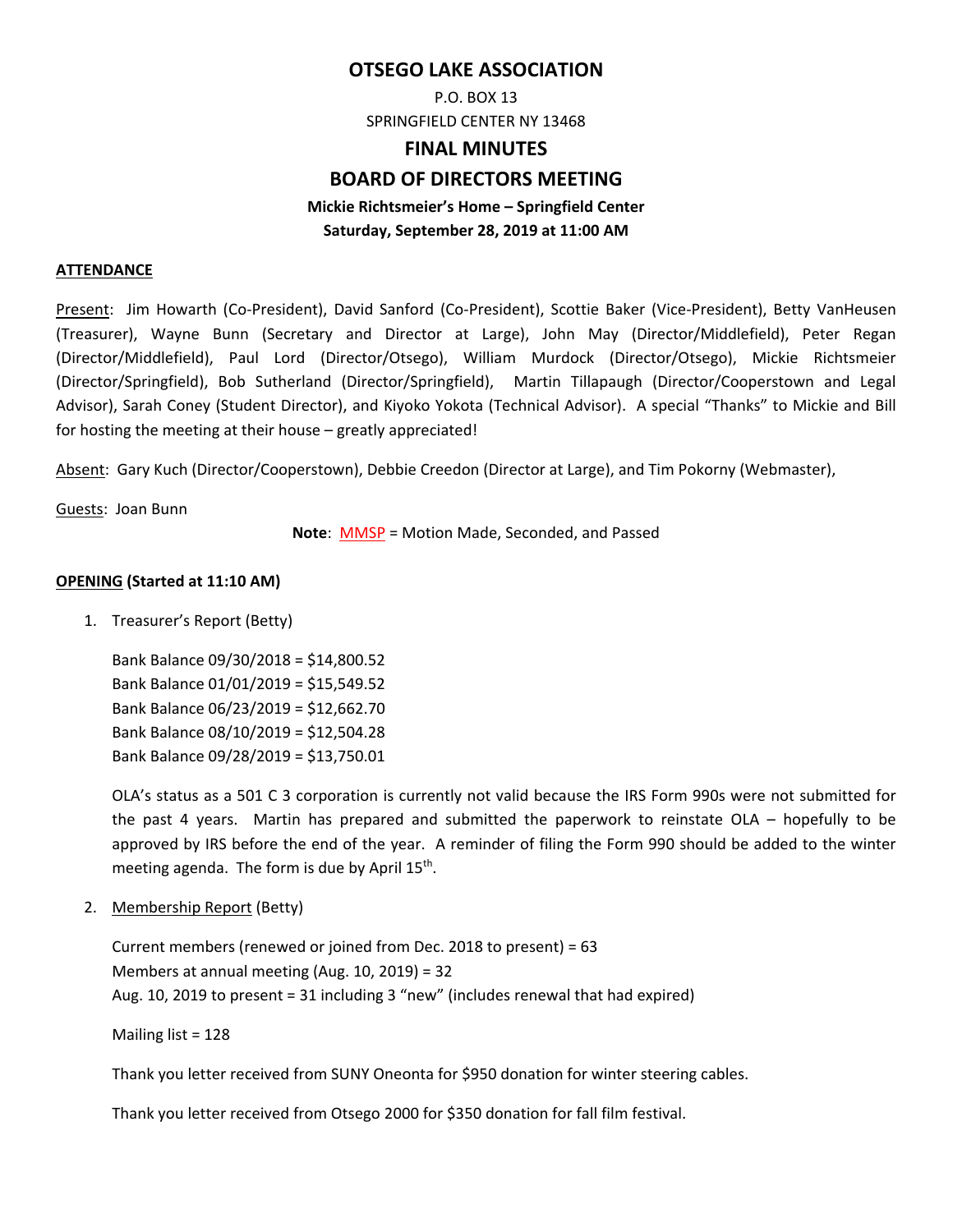#### **NORMAL ITEMS**

- 3. No Wake Zone Buoys, Signs, and Volunteer Dive Team (Paul) ‐ No problems overall. The phrase "Clean Boats Clean Lake" will be added to small lake map showing no wake zone locations. More OLA oval stickers are needed; Mickie will research price and e-mail Board for approval to purchase. MMSP for \$1,500 to support no wake zone buoy program (new chains, buoys, maintenance, etc.). Betty will mail check to Otsego County Soil and Water Conservation Service which administers the program funding.
- 4. Boat Inspections / Boat Washing Station (Paul) Long discussion about boat inspections and lack of Village participation. Good coverage by CRISP inspectors from Memorial Day to Labor Day but none before or after those holidays. At least five large bass fishing tournaments were held on the lake this summer (2019) with boats being launched very early in the morning with no inspections. No grant funding is currently available to pay for inspections. Otsego 2000 passed a resolution about 2 years ago to financially support the boat inspection program after the State grant funding ran out (Scottie passed around her letter to Otsego 2000 reminding them of their resolution). Paul will meet with Ellen Pope, Executive Director, to explain how much funding is needed and what other organizations will help. Some discussion about OLA paying for inspectors for weekends in September and/or during May prior to Memorial Day weekend. The Village cannot have the CRISP AIS inspectors charge a \$10 inspection fee per NYSDEC regulations. MMSP that OLA will help pay for inspections from May  $1<sup>st</sup>$  until Memorial Day weekend – the dollar amount to be determined. Paul has estimated the total cost to be about \$3,400. Jim, David, and Martin will approach the Village to see if they can provide future funding and/or reinstate the \$10 inspection fee. There appears to be time to work on the inspection program before the 2020 boat season begins.
- 5. Merchandise (Scottie) ‐ All items are currently all set. Mickie coordinated a display table for non‐profit organizations at the Cooperstown Farmers' Market on August 3<sup>rd</sup>. OLA was allowed to display information and pass out membership applications but could not sell merchandise. Many items were sold at the annual membership meeting. A photo featuring several Board members with OLA merchandise will be taken after the Board meeting to be used in the fall newsletter.
- 6. Newsletter Susan O'Handley will again coordinate, print, and e-mail the fall newsletter (date to be determined). Theme of newsletter will be "Messages In Water" and all articles and photos should be submitted to Scottie and Susan by October 15<sup>th</sup>. Potential articles include: Co-Presidents' message (Jim & David), application for membership, merchandise for sale (Scottie), photographs, annual meeting (Bob & Mickie), boat parade (Wayne), boating safety courses (Kiyoko), diver down flag (Paul), Clarke Pond clean up, new hybrid weed in lake (Paul), langmuirs (white streaks) on the lake, fun facts about the lake, Susquehanna River clean up (Paul), continuous lake monitoring buoy (Kiyoko), and Otsego Lake Association in Michigan (Scottie). Goal is to expand the mailing list to include other groups. The fall newsletter will be sent via e-mail only while the spring newsletter will be sent via e-mail and hard copy. A draft copy of the newsletter will be sent to all BOD members for review and comments.
- 7. Website (Tim) ‐ No report.
- 8. Coordination with Other Organizations ‐ This is an on‐going process with OCCA, Otsego 2000, and Otsego Land Trust as needed.
- 9. Boat Parade (Wayne) OLA's Annual "We Love Our Lake" Decorated Boat Parade was held on Thursday July 4<sup>th</sup> at 4:00 PM with the theme of "Red, White, and Blue – It's the  $4<sup>th</sup>$  of July". The parade was held under near perfect weather conditions - sunny, warm, light wind, and no rain. The parade formed and started at the Lakefront Park in Cooperstown, traveled along the westerly shore of the lake, and ended at Three Mile Point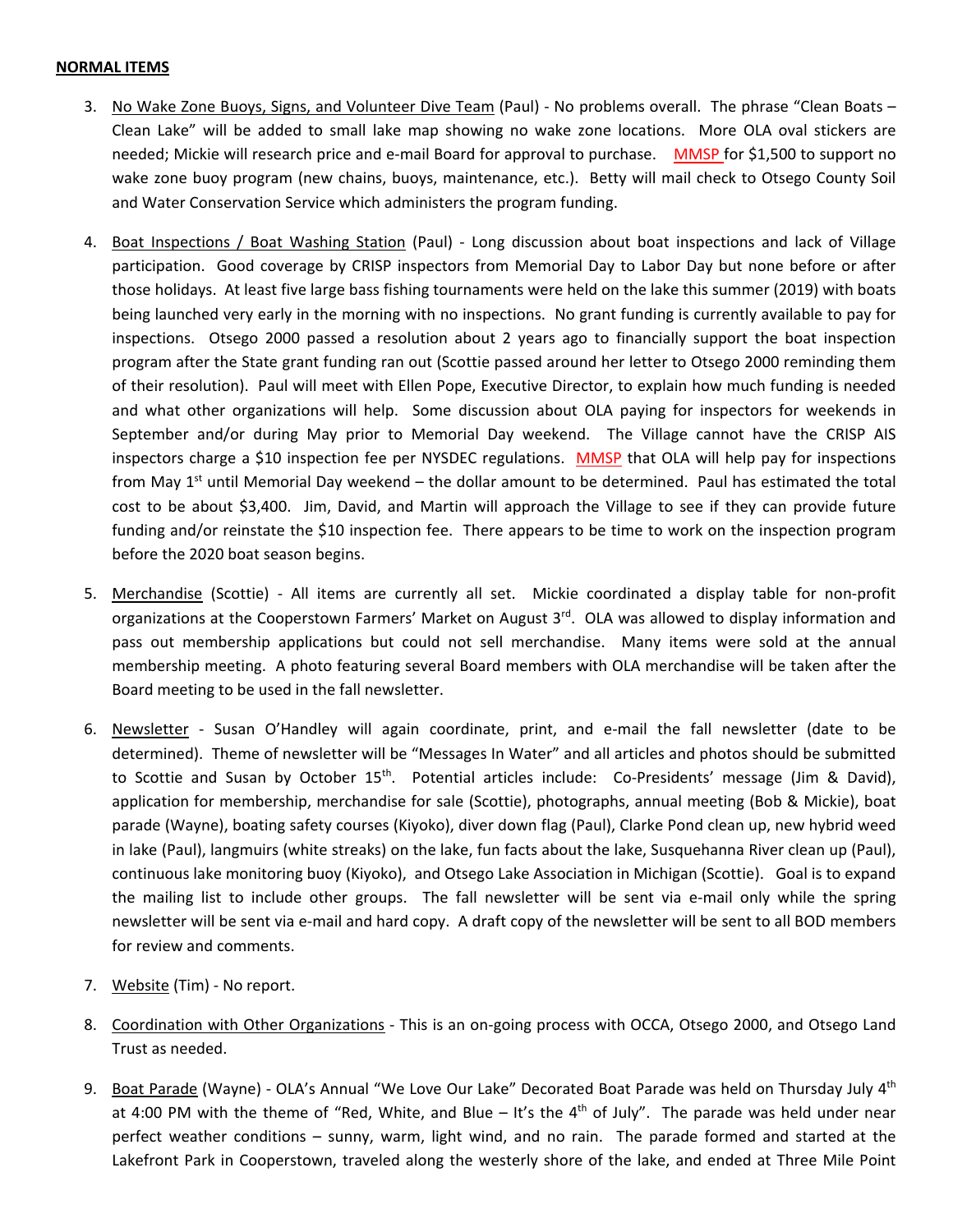where the winners will be announced and prizes given out. Scottie purchased the prizes (OLA embroidered logo golf towels) which were awarded to 5 general winners. The local clergy from the Presbyterian and Baptist Churches conducted a "Blessing of the Boats" just before the parade started. The Otsego County Sheriff's Marine Patrol was invited to participate in the parade or just observe for safety violations but they were not present. About 15 boats participated this year with many other boats on the lake observing as the parade passed by. Bags of candy plus floating boat key fobs and towels with the message "Clean, Drain, & Dry Your Boat" were given out to all boaters – both those in the parade and those watching. The boat parade committee is already working on the 2020 boat parade with thoughts of having the parade on the north end of the lake and having it on a weekend other than the 4<sup>th</sup> of July weekend.

- 10. Annual Meeting (Bob) The annual membership meeting was held on Saturday August 10<sup>th</sup> at Fairy Spring Park. A work detail was held on Friday afternoon August 9<sup>th</sup> to set up tables, chairs, displays, etc. Mayor Ellen Tillapaugh of Cooperstown was the main speaker and gave a presentation on "Otsego Lake Parks: History and Amusing Anecdotes". Other items included a Treasurer's report, a membership report, the Lake Citizen Award to Jane Forbes Clark, scientific updates by SUNY Oneonta students and staff, silent auction, OLA merchandise, and election of officers. Coffee and donuts were served at 8:30 AM with meeting from 9:00 to 11:00 AM. Jim and David met with Jim Kevlin, Editor of The Freeman's Journal, before the annual meeting and he published a very informative and interesting article about OLA in the August  $7<sup>th</sup>$  edition. The following Officers were elected: Co‐Presidents ‐ Jim Howarth and David Sanford, Director/Otsego ‐ William Murdock, Director/Middlefield ‐ Peter Regan, Director/Springfield ‐ Bob Sutherland, and Director/Cooperstown ‐ Gary Kuch. See the Minutes of the annual membership meeting for more detailed information. Due to increased job responsibilities, Bob has stepped down as Chairman of the annual membership meeting and Mickie and Gary have agreed to assume those duties as Co‐Chairs for the 2020 meeting. The 2019 annual membership meeting was one of the best that OLA has had so far and the Board thanked Bob for an outstanding job, not only for this year, but for all of the years in the past that he has served as Chairman. The site for the 2020 annual membership meeting is planned for the Otsego Sailing Club in their new pavilion which is now under construction. Peter has volunteered to make new sandwich boards for use in advertising of the annual membership meeting.
- 11. NYSFOLA The 2019 annual conference was held in Lake George on May  $3^{rd}$  and  $4^{th}$  and was attended by Paul, Kiyoko, Sarah, and Wayne. The deadline for submission of the OLA newsletter for their newsletter contest is March 1<sup>st</sup>.

#### **OLD BUSINESS**

12. E-Mail Motions by OLA Board - The Board still needs to draft a change to the OLA by-laws to allow passing motions via e‐mails. Paul and Mickie have presented preliminary thoughts and will coordinate the change at a future Board meeting.

#### **NEW BUSINESS**

- 13. Salt Seminar The Clark Foundation is sponsoring a seminar on road salt use awareness on November 7, 2019 from 9:00 AM to 12:00 Noon at the Clark Sport Center (Community Room). David will represent OLA.
- 14. Signage for Boat Launch New signs are needed in the Village as to where to launch a boat. Village needs to set up the signs and post the information on their website.
- 15. Tags for Inspected/Washed Boats Paul ordered and received the tags to be used when a boat is inspected and/or washed. However, the tags did not have serial numbers so they must be returned for new ones.